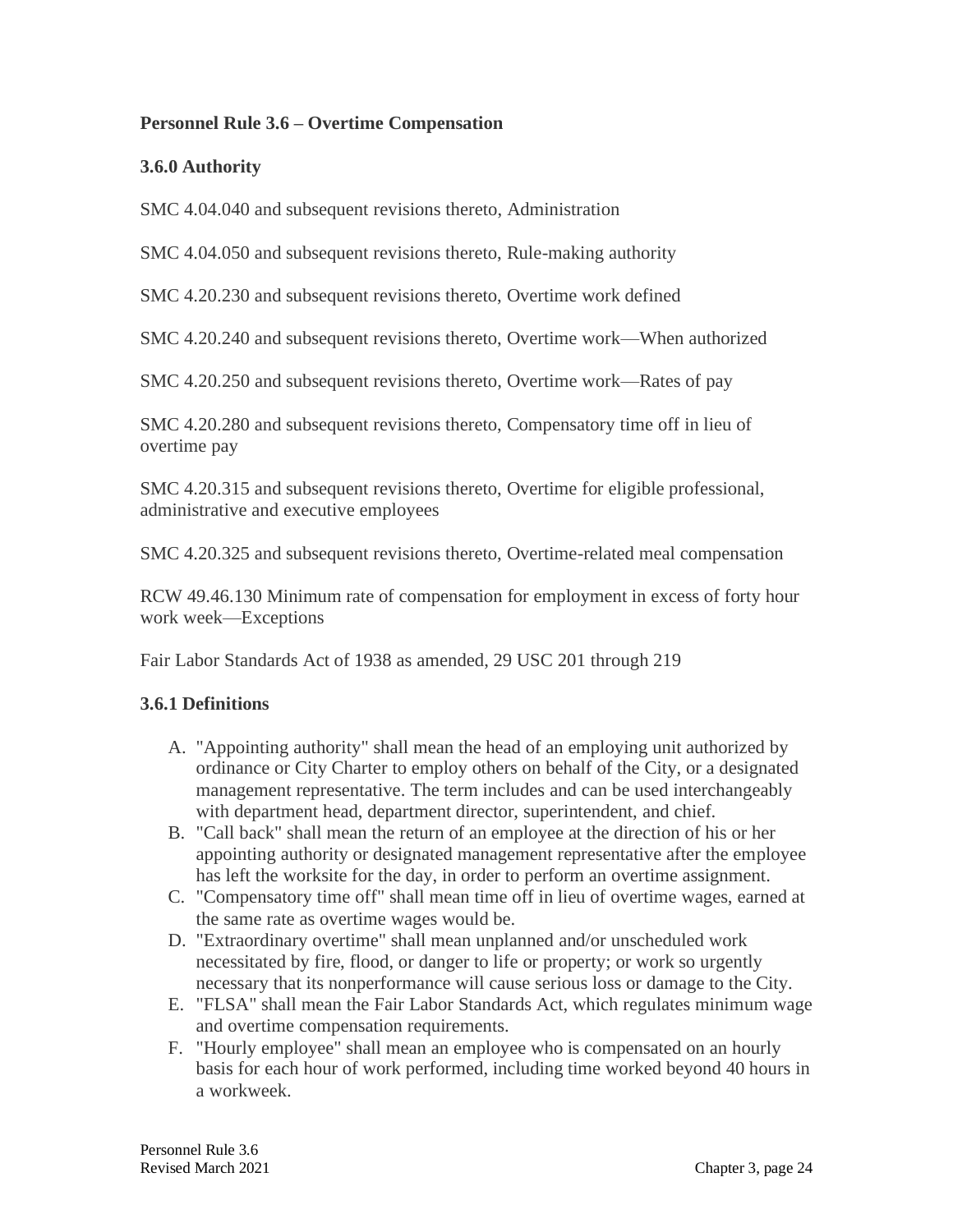- G. "Ordinary overtime" shall mean all overtime work that is not by definition "extraordinary overtime."
- H. "Overtime" shall mean hours worked over and above the overtime threshold.
- I. "Overtime threshold" shall mean a combined total of 40 straight-time hours of work and/or paid leave, per workweek. Hours worked beyond the overtime threshold must be compensated at the appropriate overtime rate of pay.
- J. "Regular rate of pay" shall mean an overtime rate of pay equivalent to an employee's total straight-time pay for one workweek divided by 40.
- K. "Workweek" shall mean a designated block of 168 hours within which an employee's work schedule is contained.

# **3.6.2 Application of this Rule**

- A. The provisions of this Rule apply to regularly appointed employees whose titles are identified as not ineligible for overtime compensation in the City's Salary Schedule and Compensation Plan.
- B. For regularly appointed employees who are represented under the terms of a collective bargaining agreement, this Rule prevails except where it conflicts with the collective bargaining agreement, any memoranda of agreement or understanding signed pursuant to the collective bargaining agreement, or any recognized and established practice relative to the members of the bargaining unit. These individuals are subject to all applicable federal, state and City laws.
- C. This Rule does not apply to individuals who are employed under the terms of a grant that includes compensation provisions that conflict with this Rule.
- D. This Rule does not apply to individuals hired by the City on a temporary, intermittent or seasonal basis, or for a work schedule of fewer than 20 hours per week, nor does it apply to individuals hired under contract to the City. Federal, state and local laws regarding overtime provisions may apply, however.
- E. Appointing authorities may establish written policies and procedures for the implementation and administration of this Rule to facilitate the management of the personnel system within their employing units, provided that such procedures do not conflict with the provisions of this Rule.

# **3.6.3 Authorization**

Overtime work must be assigned. Only the appointing authority or a designated management representative shall authorize employees to work more than 40 hours in a workweek. Employees who work more hours than they are regularly scheduled to work without authorization may be subject to disciplinary action.

# **3.6.4 Rate of Compensation**

A. Ordinary overtime.

Hourly employees will be compensated at the rate of 1½ times their regular rate of pay for all hours and fractions of hours worked beyond the overtime threshold in a workweek for ordinary overtime.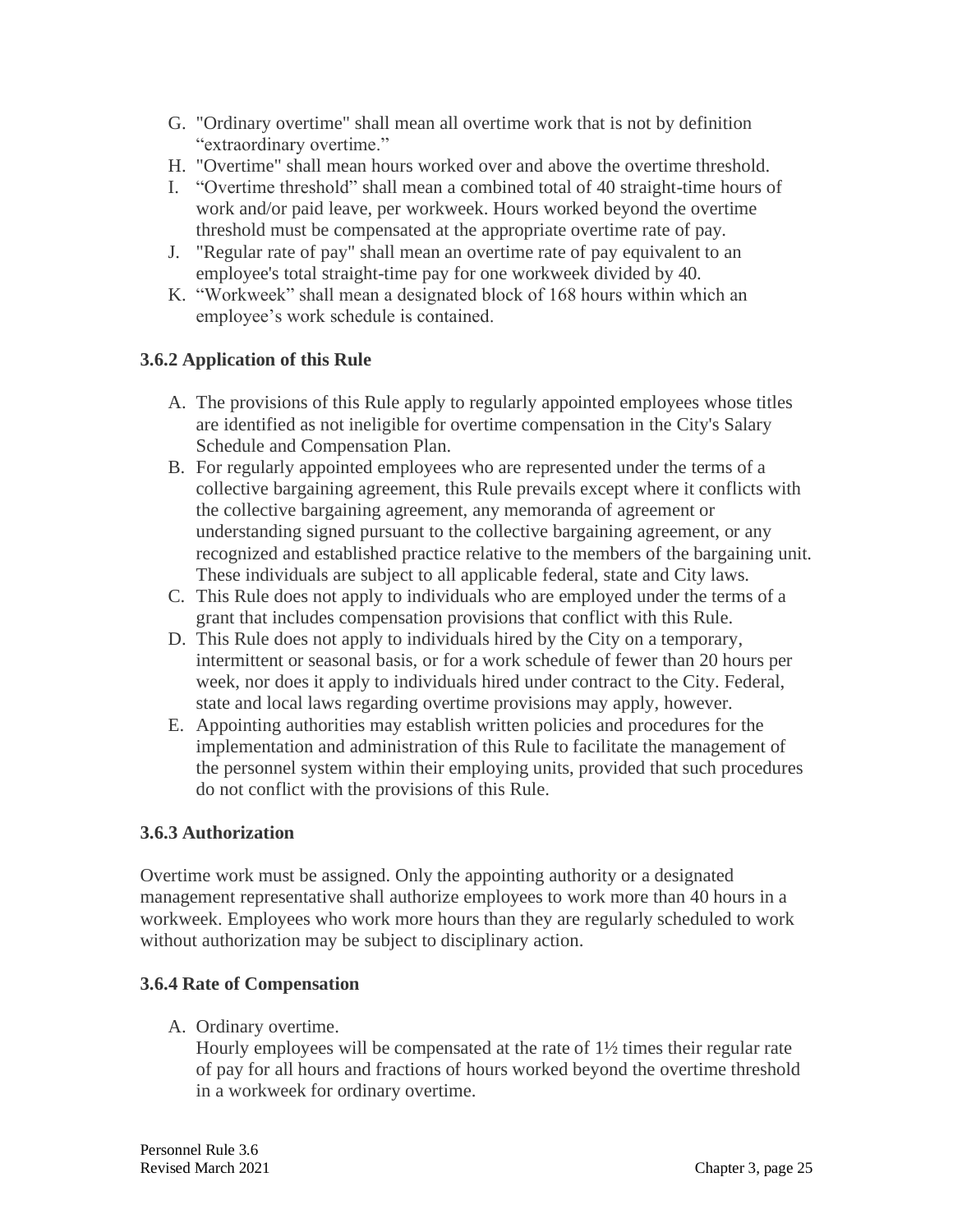#### B. Extraordinary overtime.

Hourly employees will be compensated at the rate of 2 times their regular rate of pay for all hours and fractions of hours worked beyond the overtime threshold in a workweek for extraordinary overtime.

C. Regular rate.

The overtime rate for an hourly employee who receives straight-time compensation at 2 or more pay rates during a workweek shall be calculated based on his or her regular rate of pay.

D. Call back.

When an hourly employee is called back to work after the end of his or her normal workday or on a scheduled day off, the minimum compensation shall be for 2 hours.

- E. Holiday pay.
	- 1. An hourly employee whose normal work schedule does not include work on an officially recognized holiday but who is required to work on the holiday shall receive his or her straight-time rate of pay for the holiday. In addition, the employee shall receive 2 times his or her straight-time rate of pay for hours worked on the holiday.
	- 2. An hourly employee whose normal work schedule includes work on an officially recognized holiday shall receive his or her straight-time rate of pay for the holiday. In addition, he or she shall receive 1 ½ times his or her straight-time rate of pay for hours worked on the holiday.
	- 3. An hourly employee who works on an officially recognized holiday may, at the discretion of the appointing authority or designated management representative, take another day off in lieu of the holiday, as long as such day off falls during the same workweek as the holiday. The hours worked on the holiday shall be compensated at the employee's straight-time rate of pay except that any hours over the overtime threshold shall be paid at the proper overtime rate of pay.

# **3.6.5 Compensatory Time Off**

By mutual agreement of the affected employee and the appointing authority or designated management representative, an hourly employee may choose to receive compensatory time off in lieu of wages for overtime hours worked. An employee's use of compensatory time off requires his or her supervisor's approval.

- A. Compensatory time off shall be earned at the same rate as overtime wages; e.g., 1 ½ hours of compensatory time off for each hour of ordinary overtime worked. Compensatory time off shall be paid at the rate at which it was earned or at the rate in effect at the time the employee takes the time off, whichever is higher.
- B. An employee may request, and the appointing authority or designated management representative must approve, cash-out of any or all of his or her compensatory time balance at any time.
- C. The FLSA provides that an hourly employee may not accumulate more than 240 hours of compensatory time off. The appointing authority may establish such